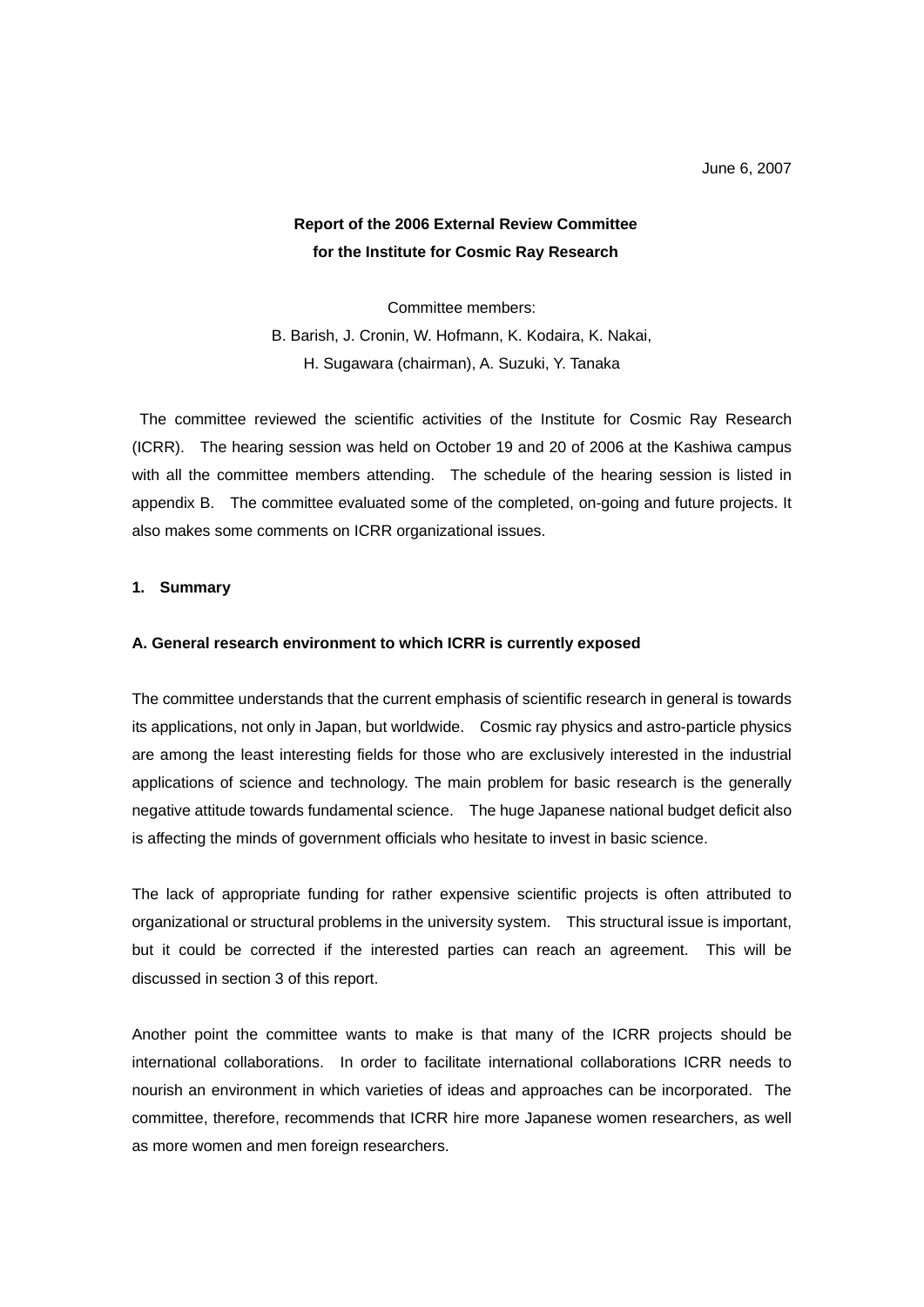# **B**. **Summary of review of individual projects**

The committee highly appreciates the contributions to the scientific community over the last several years of Super-Kamiokande and K2K. The properties of neutrinos have been much clarified, although there still remain some important parameters to be fixed in future experiments, such as  $\theta_{13}$  or the CP parameter " $\delta$ ".

Super-Kamiokande must be ready to observe the next nearby supernova explosion by making it more sensitive to neutrons and it should also be prepared for the next generation of long baseline neutrino experiments (T2K). The committee is happy to learn that ICRR is working hard towards this goal.

Understanding the properties of dark matter, or just finding what it is, profoundly affects particle physics and cosmology. In principle we should be free of any prejudice about what it could be, but in practice the design of the detector needs some guidelines and it is probably acceptable to follow the currently popular idea of dark matter being the neutralino. The XMASS project, which is being designed along this line, is a fine one. The committee acknowledges the R&D activities of this project and it appreciates that the plan of splitting the project into two stages is a reasonable procedure.

AGASA has provided the community a controversial, but potentially exciting set of data on the highest end of the cosmic ray spectrum. Currently, the most sensitive detector is the Auger South; it is five times more sensitive than the Telescope Array (TA). The committee understands that the two detectors are complementary in that they use different methods of spectrum measurements: the TA uses a scintillator that is sensitive to the electromagnetic component and Auger uses a water tank that primarily is more sensitive to the muon component. The committee recommends that the TA group should not exclude the possibility of joining international collaboration at certain stage unless some phenomenon which is unique to the northern hemisphere permits them to stay independent.

The committee is not unanimous in judging the rather ambitious Ashra detector (described in the next section). It is certainly tantalizing to have an all-sky detector, but sensitivity is an important element too. The Ashra may be restricted to observe gamma rays from AGN, but not much else. The committee was impressed, however, by the ongoing R&D which is going rather well.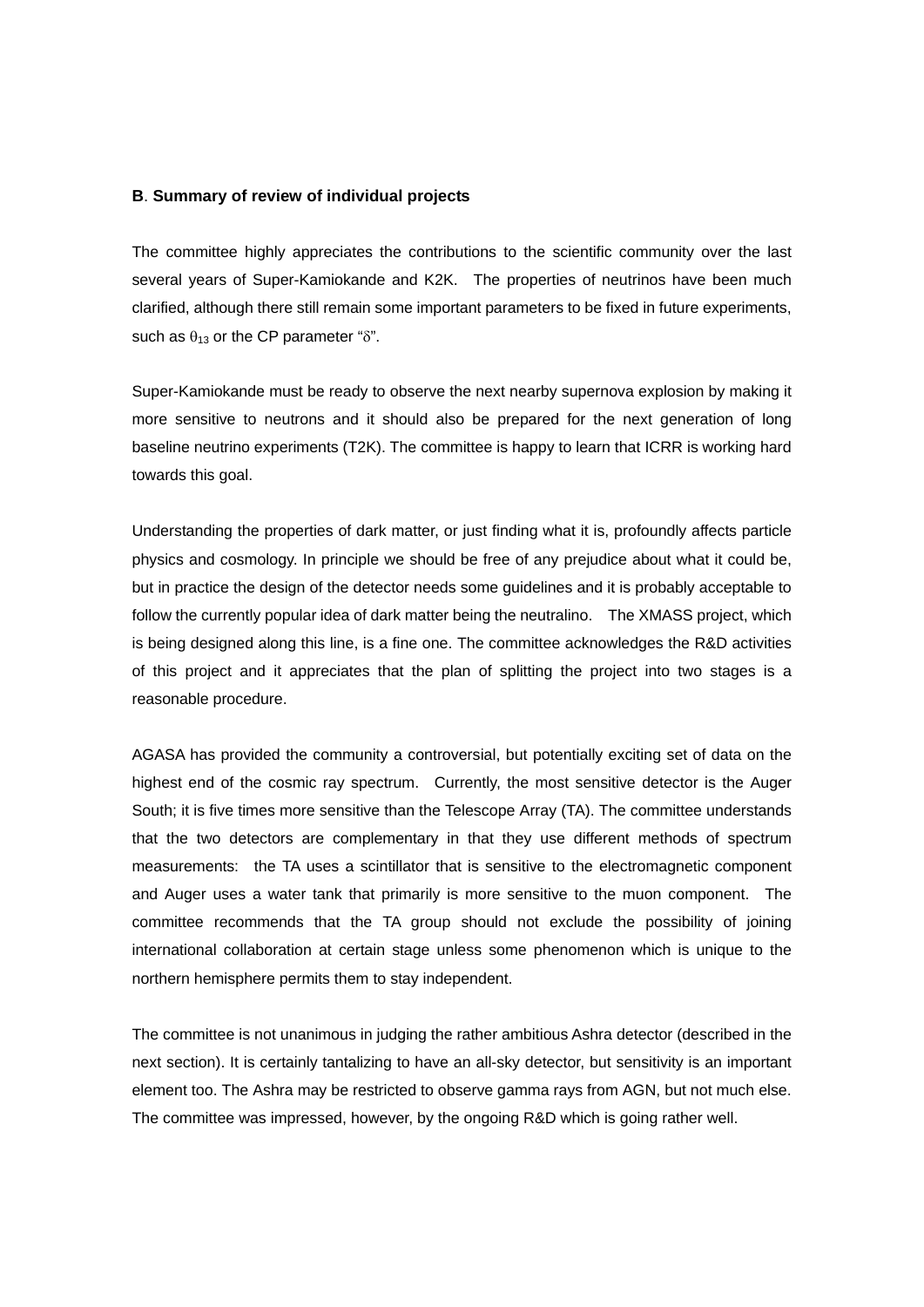CANGAROO I and II provided rather controversial data and it was worth the effort in provoking the community. CANGAROO III could still contribute to this field, but it needs further improvement of the mirrors. The committee recommends strengthening the group by internationalizing the project further.

The committee acknowledges the air shower array in Tibet would, after its upgrading, contribute significantly to the observation of gamma ray with the energies of 100 TeV or higher. This effort is in contrast to the other gamma ray detectors, which emphasize the importance of reducing the threshold value. The committee recommends that the Tibet Array should also emphasize research determining the primary cosmic ray components. This is a classic problem, but it still is an unsolved important issue.

The committee appreciates highly the extremely productive activities of Sloan Digital Sky Survey (SDSS). This is one of the most successful international and interdisciplinary projects. The committee also appreciates the Japanese contribution led by Fukugita. Among many important scientific achievements it is gratifying that the determination of cosmological parameters, especially of the value of the cosmological constant, has been given an independent check on the WMAP results.

The last frontier of astronomical observations is that of gravitational waves. The committee appreciates the R&D effort of the Japanese group led by ICRR, especially on the cryogenic system. Although the committee's role is not to survey the ICRR future plans, it strongly recommends that ICRR seriously consider working with other institutes and possibly with international participation on the construction of interferometer system with cryogenics.

# 2. **Evaluation of Individual Projects**

# **A. Super-Kamiokande, K2K and T2K**

# **Super-Kamiokande**

From 2000 to 2006 Super-Kamiokande (SK) had two shutdowns due to a November 2001 chain implosion accident: one in 2001-2002 (1 year) and the other in 2005-2006 (~10 months). SK was reconstructed first to half the original PMT density and then to the full level. The committee congratulates ICRR on the full recovery of SK in such a short time, made possible by the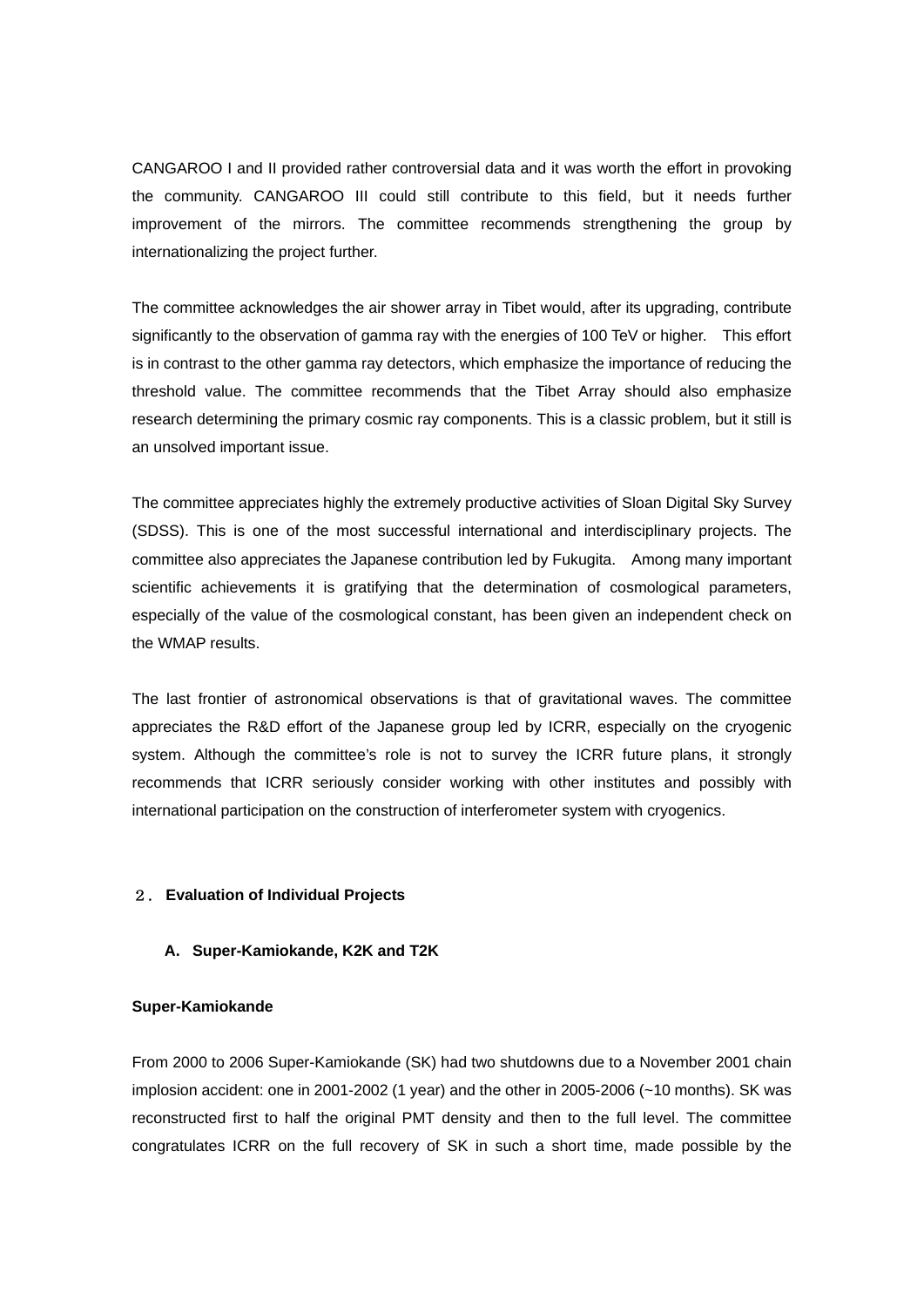excellent, hard work of the ICRR group.

After the discovery of neutrino oscillations in 1998, the study of atmospheric neutrinos from 2000 to 2006 with larger statistics has produced further results on neutrino oscillations, specifically the precise determination of oscillation parameters, the discrimination between  $v_{\mu}$  to  $v_{\tau}$  and  $v_{\mu}$  to  $v_{\text{sterile}}$  oscillations, the L/E dependence of oscillations, and the appearance of  $v_{\tau}$ .

As for the study of solar neutrinos, the comparison of solar neutrino fluxes between SK and SNO charged-current measurements, which was done in 2001, gave direct evidence for solar neutrino oscillations. This has solved the long-standing mystery of the "solar neutrino problem". In 2002 global analysis, combining the precise measurements of SK with other solar neutrino experiments, showed that the LMA (Large Mixing Angle) solution is the most favorable one with 99% C.L.

The committee finds that Super-Kamiokande made critical contributions in understanding the nature of neutrinos and continues to produce essential physics. The committee expects further outcomes in the next decade by (1) searching for the finite  $\theta_{13}$  in atmospheric neutrino measurements; (2) measuring the spectrum distortion of solar neutrinos, precisely to pin down oscillation parameters; (3) improving the proton decay life time for various decay modes; (4) watching supernova explosions; and (5) searching for supernova relic neutrinos with a thermal neutron tagging by loading 0.2% GdCl<sub>3</sub> into the detector water.

 We also recommend studying mega-ton detectors, not only for future underground experiments, but also for neutrino-beam experiments.

#### **K2K**

K2K was the first accelerator-based long baseline neutrino oscillation experiment, launched in 1999 and finished in 2004. The ICRR group, as one of the host institutes for K2K, was responsible for the operation and the analysis of the K2K main detector, Super-Kamiokande, and for the construction, operation and analysis of the 1k ton water Cherenkov near detector (1KT).

K2K confirmed the neutrino oscillation in the  $v_{\mu}$  disappearance mode with 4.3  $\sigma$  significance. In the analysis 1KT played an essential role in achieving that significance by providing precise measurements of neutrino flux normalization and energy spectrum especially in the low energy region (<1 GeV).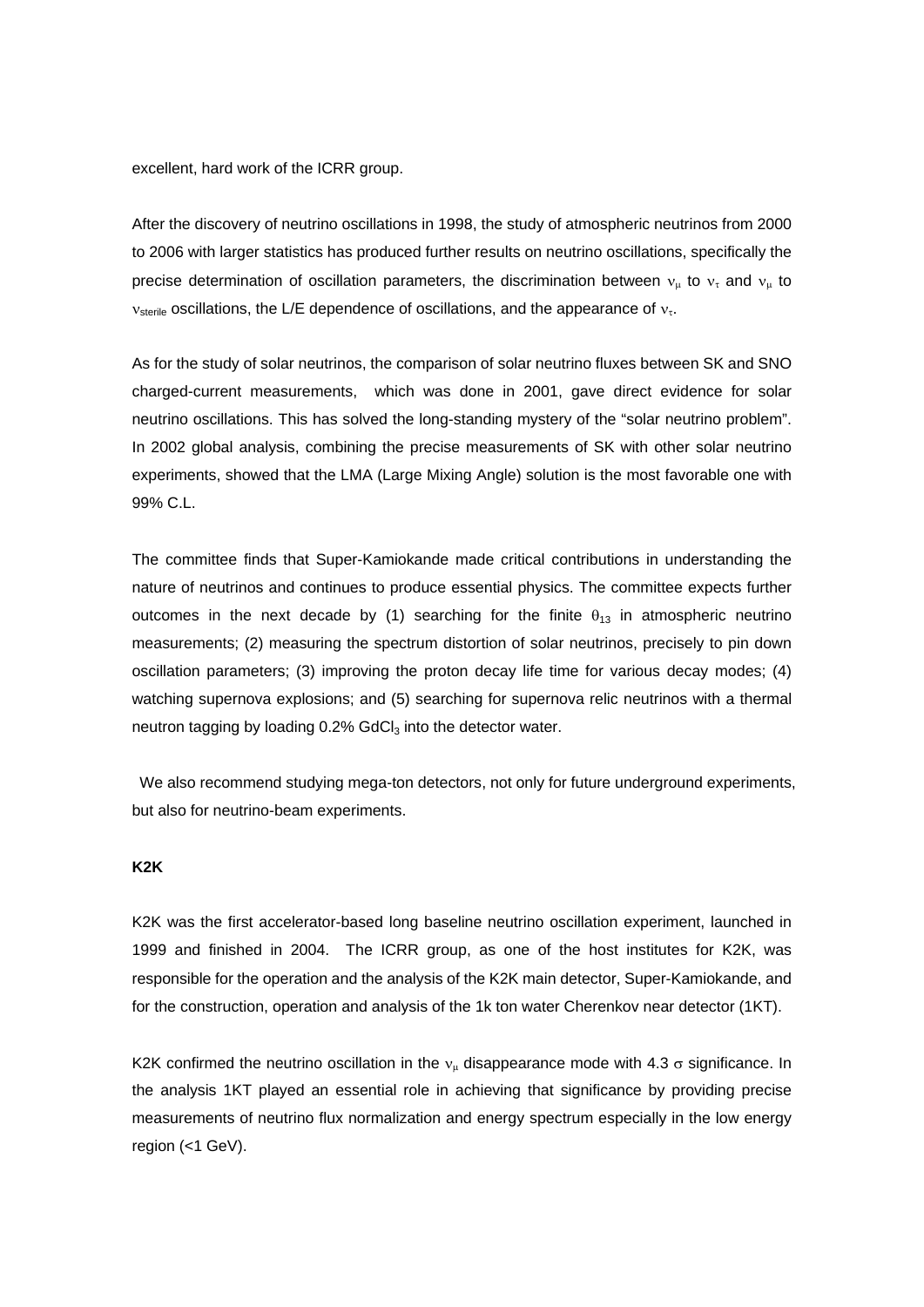K2K also set the first upper bound on the mixing relevant to the  $v<sub>e</sub>$  appearance with an accelerator-based experiment. The dominant contributions from background events are  $\pi^{0}$ 's produced in  $v_{\mu}$  neutral current interactions (NC). 1KT measured the cross section ratio of  $\sigma$ ( $v_{\mu}$ NC1 $\pi^0$ )/σ( $v_\mu$  CC) with ~10% precision. This ratio was indispensable for evaluating the expected background rate.

In summary, the committee emphasizes that K2K successfully finished and achieved its physics goal. It provided universal knowledge on the nature of neutrinos, such as the definite confirmation of finite neutrino masses. On top of that it should be noted that K2K established the experimental procedure for long base-line neutrino oscillations based on accelerators.

# **T2K**

The T2K project is the second generation long base-line experiment in which very high-intensity neutrino beams are produced using high intensity proton beams from J-PARC. The primary physics goals are to observe the  $v_e$  appearance and to measure the  $v_u$  disappearance precisely. The neutrino beamline is under construction and aiming to start the experiment in April 2009.

Since the T2K beam is more than 50 times more intense than the K2K beam,  $\theta_{13}$  can be searched down to 20 times smaller than the CHOOZ limit, and the oscillation parameters of  $\theta_{23}$ and  $\Delta$ m<sub>23</sub><sup>2</sup> will be precisely measured. If the evidence of finite  $\theta_{13}$  value is obtained, it will open further studies of the neutrino mass matrix and the CP phase in the lepton sector. The committee recommends that T2K should be promoted to one of the highest priority projects in ICRR.

The ICRR group is responsible for maintaining and producing data from the main detector, Super-Kamiokande. The development of new electronics is in progress and will be replaced in 2008. This is to ensure the long-term stability of detector operation, which is required by T2K. The committee endorses this decision and recommends completion of the development on schedule so that there will be enough commissioning time.

It is also recommended that ICRR take a leading role in the calibration and data analysis of Super-Kamiokande. The analysis of  $v_e$  appearance requires background rejection far beyond the well-established e-like event selections, which have been used in the standard atmospheric neutrino analysis. This imposes much better understanding and more precise calibrations of the SK detector performance. Studies to establish the analysis procedure for the systematic error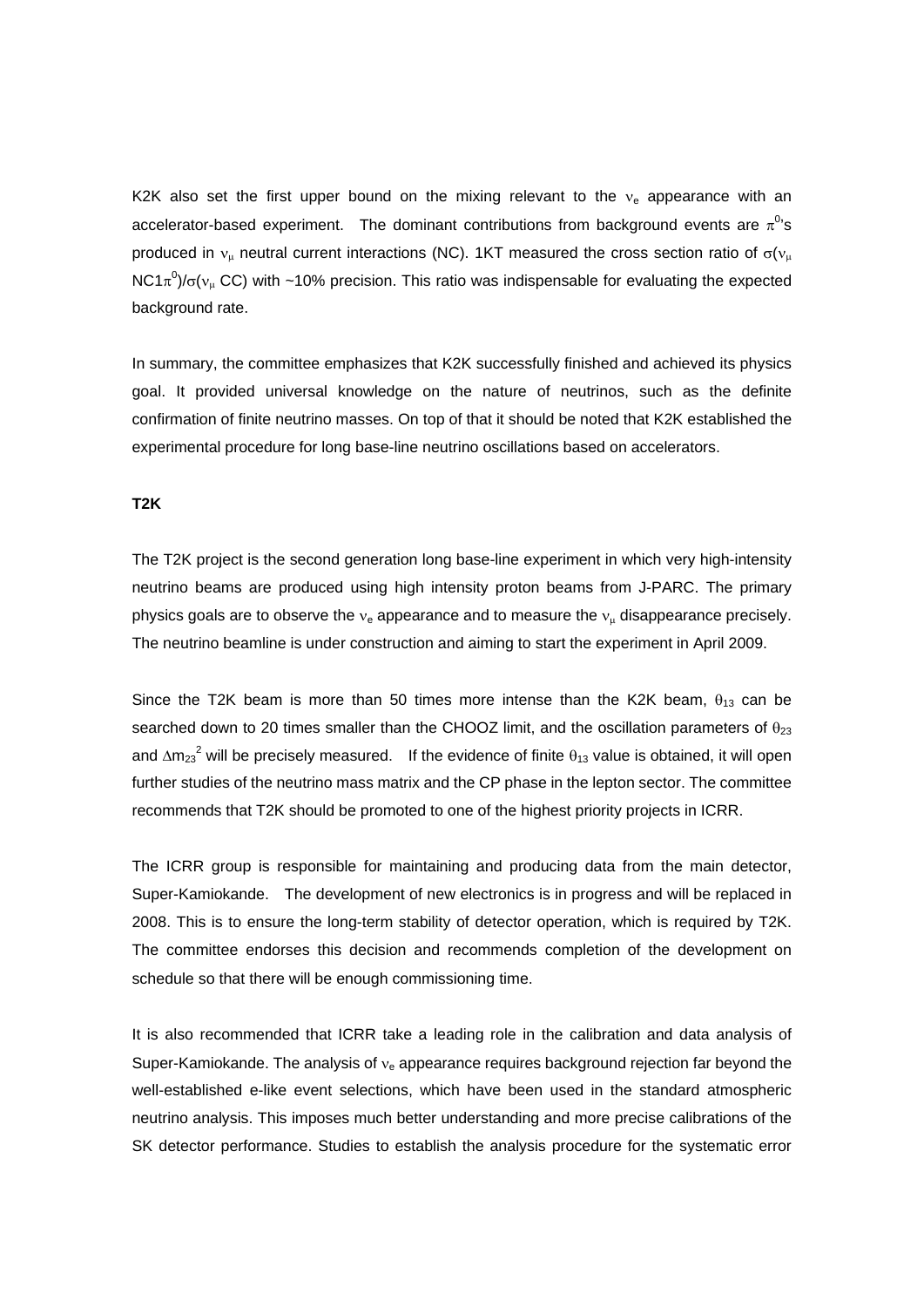estimation, such as those of fiducial mass, particle identification and so on, should be initiated as soon as possible in order to obtain physics results in a timely manner.

# **B. XMASS**

The XMASS experimental search for the dark-matter candidate is the most interesting challenge in solving the fundamental puzzle in cosmology, astrophysics and particle physics. It is also aiming at the detection of double beta decays and low energy solar neutrinos. With the 100 kg liquid-Xenon fiducial mass and 5 year exposure, XMASS has a sensitivity of about 10<sup>-45</sup> cm<sup>2</sup> for spin independent interactions.

For the dark matter search this improves the current best limit of CDMS-II by 2 orders of magnitude. In case the upper limit is obtained, it will constrain SUSY models and will extend our understanding of the nature of dark matter, combined with astrophysics observations and accelerator search for SUSY particles.

The experiment will detect recoils from interactions of neutralino (a WIMP candidate) with nuclei in a liquid-Xe detector. The ingenious idea of using the liquid-Xe detector for detection of low-energy recoils (<500 keV) in extremely rare events has been tested successfully with a prototype small detector (3 kg fiducial volume). The committee understands that the physics target of XMASS with the 800 kg liquid-Xenon is strong, and endorses it as one of major projects of ICRR.

One of the key technical issues is to construct and operate the detector in a cryogenic environment. The XMASS group demonstrated this capability in the prototype detector. Another key issue in achieving this goal is to reduce background events. The XMASS group addresses this issue by:

(1) developing low background photomultiplier tubes,

 (2) self-shielding property of liquid-Xenon detector is realized by giving capability of resolving vertex position,

 (3) purification of liquid-Xenon, especially removing krypton by distillation. The photomultiplier tubes have almost reached the required quality level of low radioactivity.

The 'self-shielding' technology was developed and was shown to be effective in reducing low-energy background in the energy region less than 500 keV in the central fiducial region.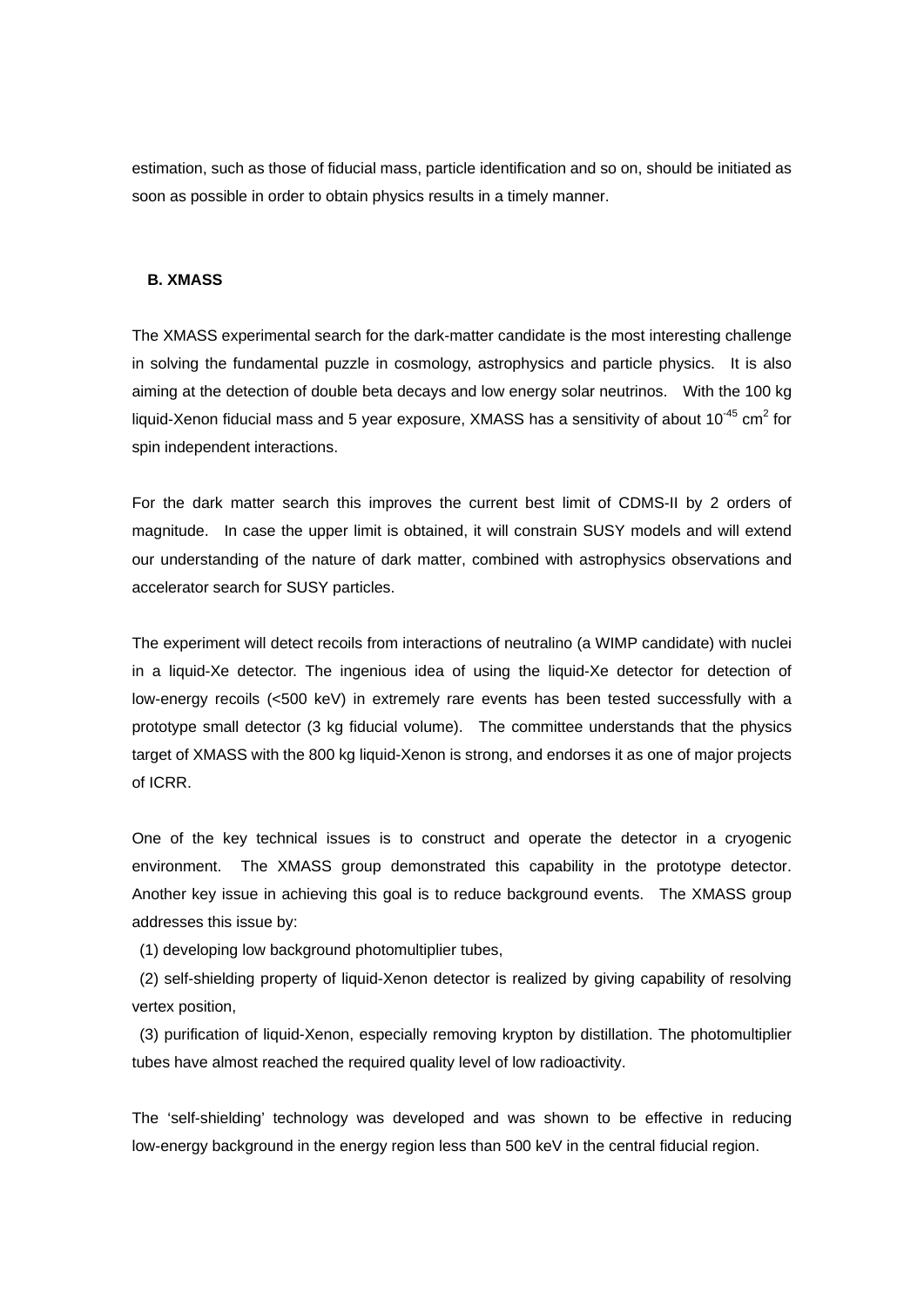In the last several years R&D studies with the 3 kg prototype detector demonstrated that the vertex resolution was well reproduced by simulation, and that the Kr contamination was reduced by a factor of ~1000 with distillation. Other background activities from U and Th are still higher than the required level by a factor of 10~30. The committee urges the XMASS group to prove the possibility of reducing U and Th contaminations inside liquid Xenon. Much experience suppressing background from outside has accumulated at the Kamioka mine through the Kamiokande, the Super-Kamiokande and the KamLAND experiments. For the possible sources of background such as the <sup>85</sup>Kr contamination in Xe liquid and internal radioactivities in the photomultipliers, R&D studies have been done on greatly reducing the background during the process of system construction.

The committee judged that the feasibility to enter the construction stage of the 800 kg liquid-Xe detector (100 kg fiducial volume) has been well demonstrated; consequently, the committee recommends that XMASS proceed to the first stage of XMASS experiment at the earliest opportunity. Although the XMASS project is planned in two stages, the first-stage detector would already reach the world's best sensitivity with improvement of two orders of magnitudes from the present limit. The XMASS at Kamioka is competing with the SuperCDMS at SNOLAB and WARP at Gran Sasso. Early start of the first stage is very important.

The goal of the experiment to observe the neutralino as the most probable candidate; this is solely based on a theoretical prediction of super-symmetry. Consequently, the neutralino dark-matter search is a highly risky mission. Nevertheless, the fundamental importance compensates the risk, and the experimental effort has to be highly encouraged. The committee recommends concentration of efforts on the dark matter search, leaving other experiments (double beta decay and solar neutrino studies) for the second stage.

# **C. Telescope Array (including AGASA) and Ashra**

#### **Telescope Array (TA)**

The Telescope Array (TA) project was proposed to confirm the data obtained by AGASA and to study the origin of the ultrahigh-energy cosmic rays. It was unfortunate, however, that the TA proposal took a long time before approval of its funding. Auger project started much earlier with a larger scale. For reexamination of such a crucial data it is certainly important to have two or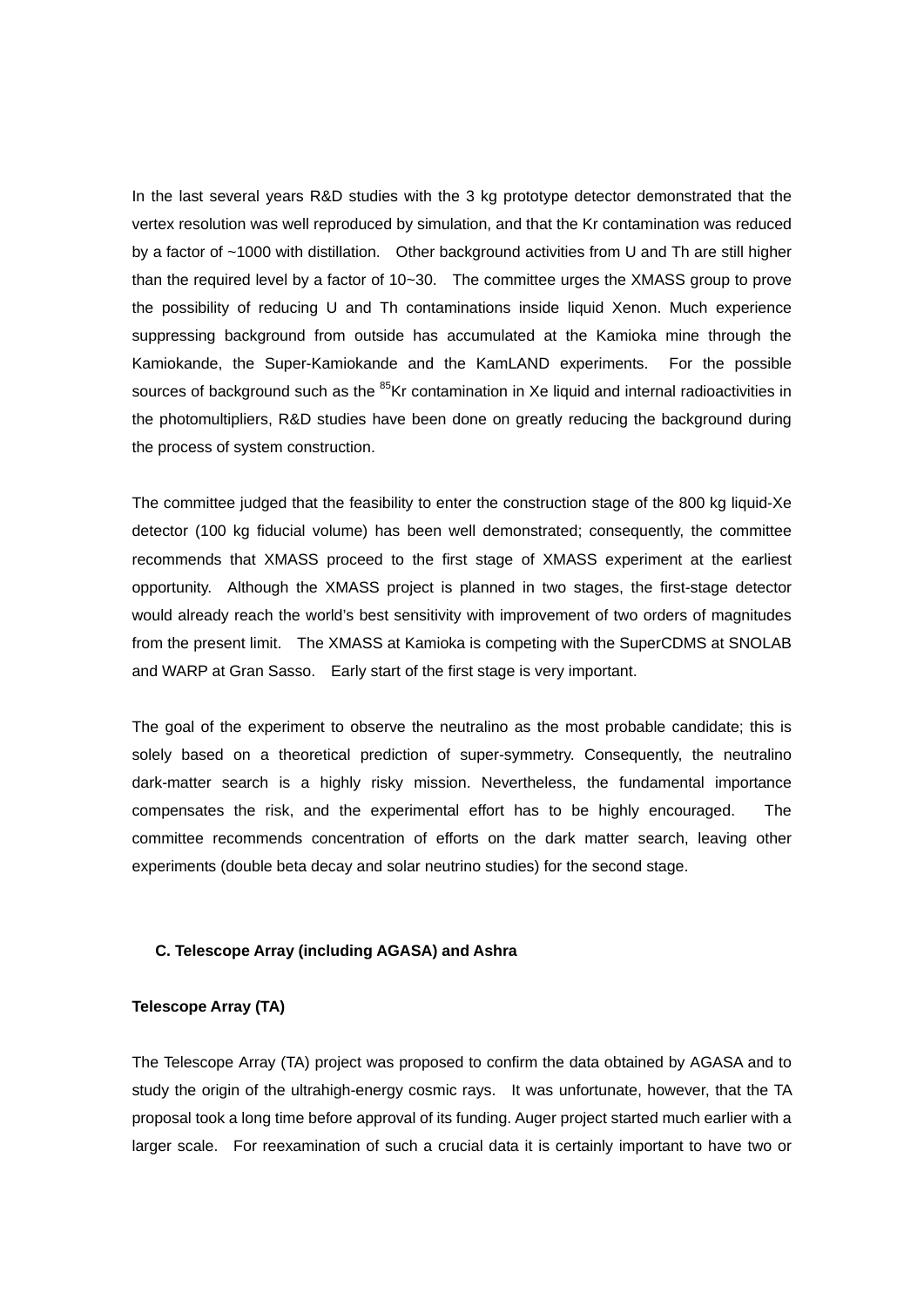more independent experiments. Extensive efforts by Auger and TA would be required for detailed studies of the events, probably under international cooperation.

Committee understands that Telescope Array is a hybrid detector in the Northern Hemisphere with an acceptance of the surface array of 1200 km<sup>2</sup>sr. This is to be compared to the acceptance of the Auger Observatory in the Southern Hemisphere of 7000 km<sup>2</sup>sr.

The TA is not yet operating, but from a technical point of view, there is no reason to doubt that after the usual initial problems with any large system, the TA will work very well. The sensitivity of the TA is about one fifth of Auger South.

The northern region has a more uniform magnetic field because it does not include the center of the galaxy and the flux from the northern sky is significantly different from that in the south. This will make a northern detector more insensitive to the magnetic disturbances from which southern detectors would suffer.

We note that in the next two years Auger South also will be reporting an elongation rate from  $10^{17}$ to  $\sim 10^{20}$  eV. The Auger collaboration will be submitting a proposal for an array covering 10000 km<sup>2</sup> with an acceptance of about 23000 km<sup>2</sup>sr. It is not clear that this proposal will be accepted. Data from Auger South may strengthen the case for a large northern array. It would seem that the ICRR should consider joining a collaborative effort to develop a very large northern array concentrating on the very highest energies. And, for the participation in international activities, the most important question from scientific viewpoint is 'what are original and unique Japanese contributions?' ICRR is considering the possibility of a major international collaboration in the northern detector after careful examination of the results from TA and Auger.

#### **AGASA**

There have been many discussions of the apparently different results between AGASA and the HiRes experiments. The first difference is that the reported flux of AGASA is larger than that of HiRes in the energy region where there are good statistics. The second is that AGASA with its published calibration has about 11 events above  $10^{20}$  eV, indicating the lack of a GZK cutoff. The first difference is most easily accounted for by a shift in energy scale of either AGASA or HiRes by about 30% or a shift of either by 15%. AGASA certainly measures well the parameter S(600) (density of particles in the shower plane 600 meters from the axis).

The methodology for the measurement of S(600) is sound. However, the conversion from S(600)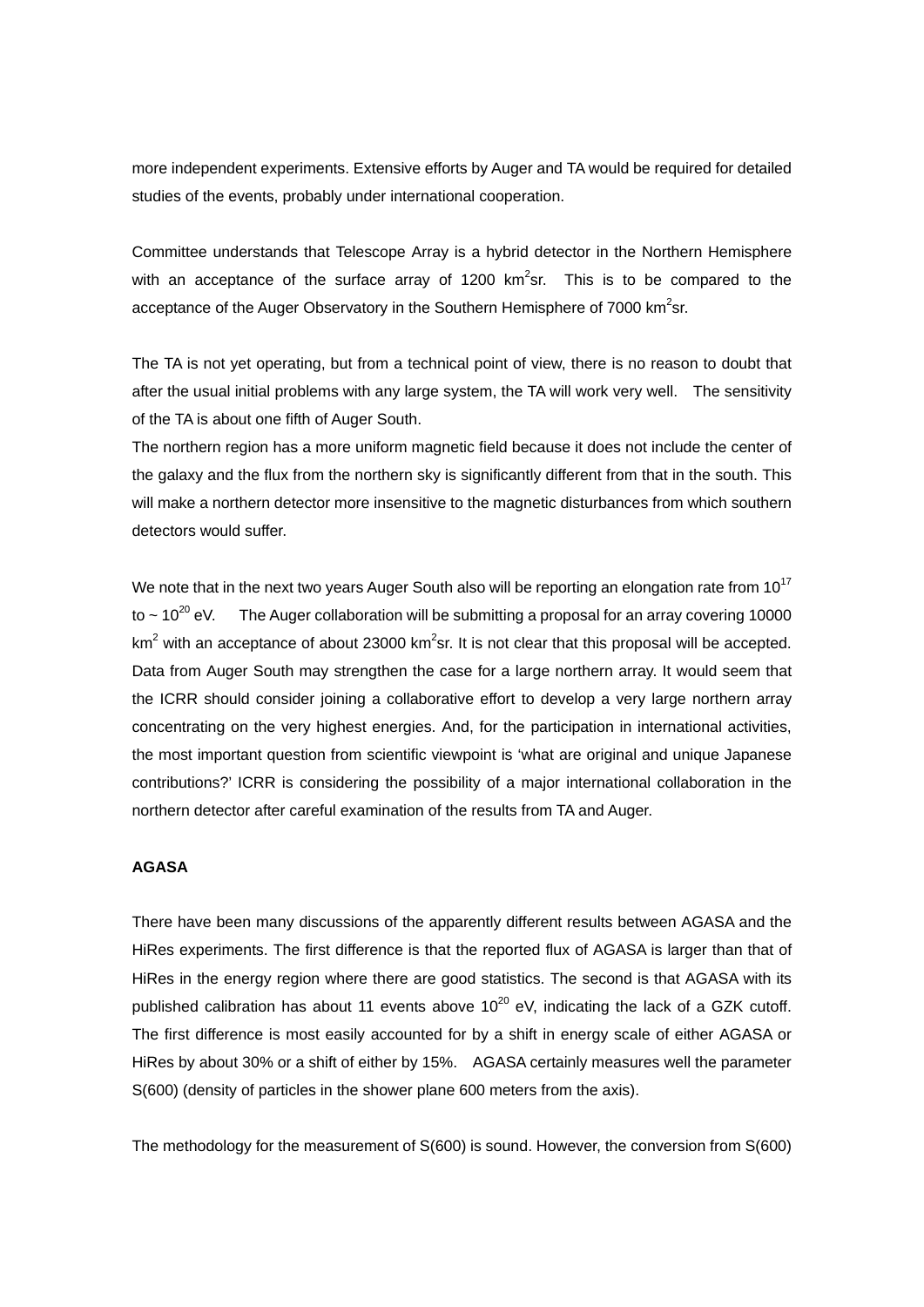to energy involves simulations using hadronic interaction models in a domain of unknown physics, which might be in error by some 30%. However, it is important to note that the absolute fluorescence efficiency has a systematic error of at least 16%. Also, the published spectrum from HiRes uses mono data, which are prone to significant errors in the geometrical reconstruction. The exact difference between AGASA and HiRes awaits the completion of the HiRes stereo data, which has not been published. Also there are a number of experiments that are measuring the absolute fluorescence efficiency with much greater precision. This could lead to a significant shift in energy scale of fluorescence experiments. It is entirely possible that the differences between AGASA and HiRes will be greatly reduced. If the energy scales of AGASA and HiRes are brought into agreement, the excess of events beyond the GZK cutoff is not statistically different for the two experiments. The ICRR should take pride in the AGASA experiment, which has been well executed.

#### **Ashra**

Despite of the fact that the project is 'not authorized' as an ICRR project, the group has made innovative developments for a new step of gamma-ray astronomy by a personal effort being supported by the JST fund. Ashra is a unique detector covering a broad field of view (80 % of full sky) with fine directional resolution (of about 1 arc-minutes), which allows simultaneous monitor and observation of transient phenomena by high-energy gamma-rays as well as optical light. The group emphasizes observation of the gamma-ray burst (GRB) to start with, and various possibilities are discussed. It is also notable that the all-sky long-term observation enables Ashra to detect very rare events, such as those at ultra-high energy. The possibility to find high-energy tau-neutrino coming out from the earth after lepton flavor oscillation of cosmic neutrino is interesting, though it would appear only once a year or so.

The main question on this project may be, while it claims to do everything, does it do any thing better than existing experiments? It seems to the committee that to make a success more human resources and funds may be required to finish it.

As an all-sky optical burst monitor, it is to our knowledge unique and the chance of capturing GRB light curves during the full burst is exciting. Sensitivity is a bit on the edge, so it is open how many bursts this detector will see. As an all-sky VHE gamma ray detector, its sensitivity - especially for bursts - is better than Milagro or Tibet. A lot of people would be very happy to have an all-sky TeV burst monitor. The relatively high threshold will, however, limit this detector to nearby AGNs. For DC sources we believe most of the work will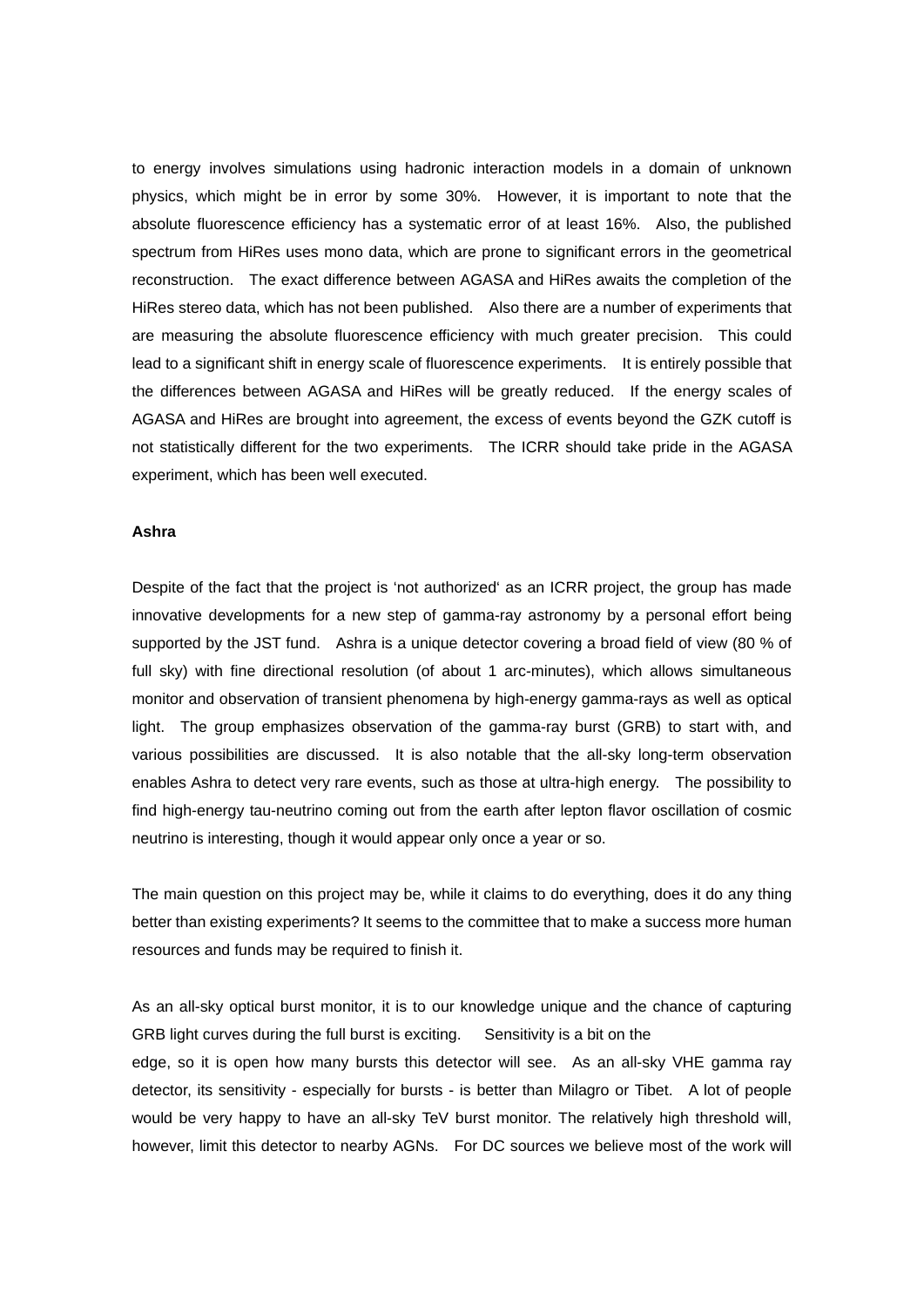be done by H.E.S.S., MAGIC and VERITAS, but Ashra may still add a handful of sources, in particular off the by then well-studied Galactic plane.

As a UHE cosmic ray observatory, this detector will see a few events with very high angular resolution. The committee would be surprised if this produces new physics.

The committee is most uncertain, but Ashra, as a UHE neutrino monitor, may be in a regime where it is competitive but not leading. Overall, the committee is sure Ashra would produce some nice physics, and there is some potential for surprises. The unique features of Ashra as a survey/monitoring telescope would provide prompt information of any flushing event useful for detailed analyses with other telescopes. Collaboration of Ashra with telescopes such as Subaru, H.E.S.S. as well as other detectors should be encouraged.

#### **D. CANGAROO**

High-energy gamma-ray astronomy is a rapidly developing field and the ICRR group was among its pioneers. CANGAROO was the first modern Cherenkov telescope operating in the southern hemisphere and its initial results – such as the discovery of high-energy gamma-ray emission from the supernova remnant RX J1713-3946 – have contributed much to stimulate the field and motivated the construction of the CANGAROO III telescope system, as well as other instruments, such as H.E.S.S. Some of the spectacular claims by CANGAROO I and II have since been retracted, with the apparent gamma-ray signals being traced to poorly understood features of the image analysis. The improved analysis techniques developed for CANGAROO III are, however, paving the way to reestablish confidence in CANGAROO analysis and their results. Compared to other instruments, such as H.E.S.S. in the southern hemisphere (which started operation shortly after CANGAROO III) or VERITAS in the north (which was completed in Fall 2006), CANGAROO III provides reduced sensitivity by a factor of about 3. This can be traced to the fact that the first of its four telescopes has an inferior camera and is not operated anymore, and that the mirrors of all telescopes have undergone severe degradation, both concerning their reflectivity and spot characteristics. In addition, the smaller dish area (compared to other telescope systems) and the location at sea level result in an increased energy threshold. CANGAROO human resources, both at ICRR and in the collaboration as a whole, appear marginal.

Without question, it is highly desirable to operate, besides H.E.S.S. in Namibia, another gamma-ray instrument in the southern hemisphere, providing redundancy and cross checks and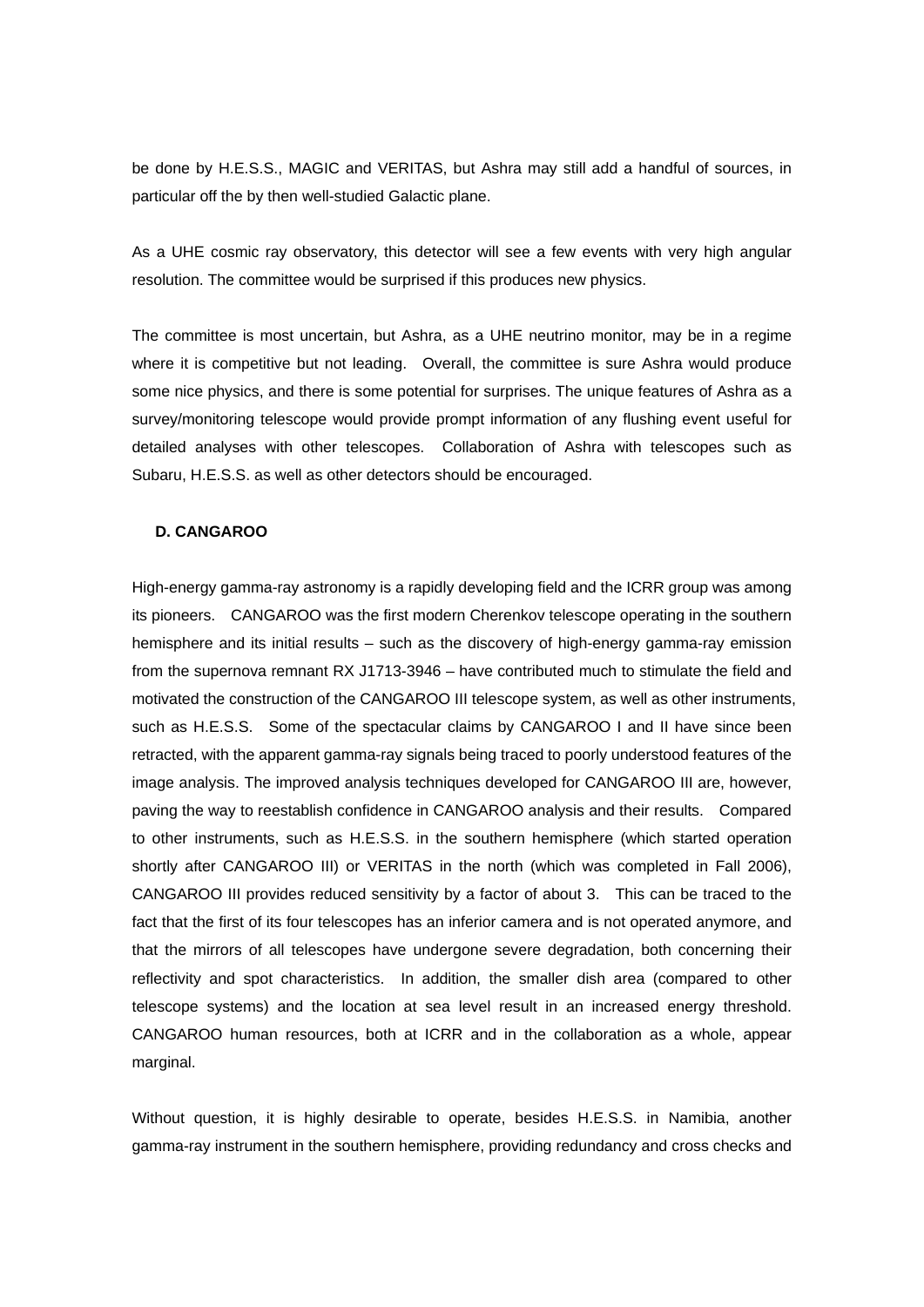allowing the recording of transient gamma-ray emission from variable sources such as AGN without long observation gaps. For CANGAROO to play this role in the longer term, resources need to be invested in the replacement of mirrors and the upgrade of the camera and electronics of the first telescope. Concerning the mirror replacement, some additional R&D is required, since no straight-forward technical solution is at hand. The collaboration should be strengthened, in particular seeking international partners; the committee realizes, however, that this may prove difficult at the current time. The committee supports and encourages attempts to seek funding for the upgrade of CANGAROO. In the medium to long-term future participation in the developing multinational efforts towards development of a next-generation instrument is recommended, as compared to smaller-scale national activities.

# **E. Tibet**

The Tibet AS-gamma Experiment, in collaboration with Chinese scientists, is the only operating air shower array at high altitude. They have a beautiful apparatus: they can measure asymmetries at the fraction of a percent level. The current emphasis is on the detection of high-energy gamma rays in the range 3-100 TeV and decomposition of primary particles around the "knee region". The committee has reviewed the results obtained so far, as well as the potential of the experiment.

Regarding 100 TeV or higher gamma-ray astronomy, the committee takes the point of view that it would be very important for the Tibet array to continue this effort since other detectors, such as air Cerenkov telescopes, emphasize the lower energy region and try to lower the threshold energy. The currently planned upgrade of gamma-ray identification is very important.

The high-altitude array has an advantage in disentangling the classic problem of primary composition. The recent advancement of model simulations is noticed. The key issue is the systematic uncertainties, which would be difficult to squeeze. The committee, therefore, suggests that they have a workshop to discuss whether the proposed upgrading is indeed sufficient. It is also recommended that the workshop will also discuss what the future of this project should be.

# **F. SDSS**

The Sloan Digital Sky Survey (SDSS) is a project to undertake a photometric survey of about a half of the northern sky and a follow-up spectroscopic survey of over one million astronomical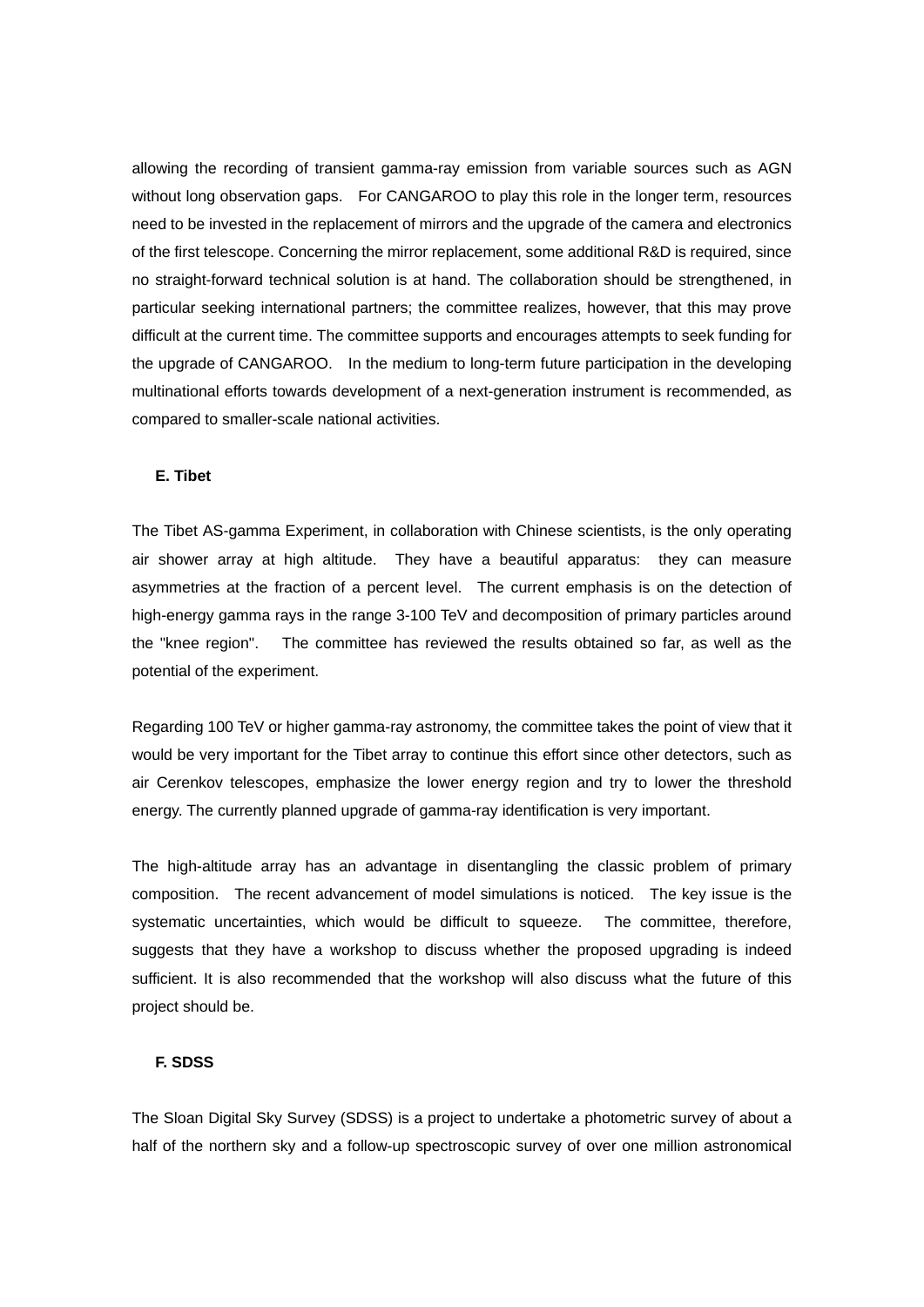objects, complete within precisely defined criteria. The production observation started in early 2000, and SDSS-I ended in June 2005. This survey extended the volume of the well-studied universe by a factor of more than 100. The accumulated comprehensive data were made public as DR5 in July 2006. The SDSS data were and are being used for a wide variety of studies in astronomy and astrophysics. The representative issues are the large-scale structure of galaxy distribution over a very large volume of the universe, detailed characteristics of properties of galaxies and quasars, gravitational-lens phenomena, Galaxy structure, and lowest-mass main-sequence stars.

The contribution of the 6-member Japanese Promotion Group (JPG) was mostly to photometric instrumentation, which included (1) the design, construction, and verification of the mosaic CCD camera with its readout electronics and pipeline, and optical filters, and (2) the initial design of the target selection for spectroscopy. The general success of SDSS should be attributed largely to the solid achievement of the 3 ICRR members in JPG, in addition to the strong initiative and commitment of the JPG leader, Prof. Fukugita, who promoted the total SDSS Project throughout all the phases. Over one hundred SDSS papers carrying the names of the ICRR members were published in international refereed journals. The most valuable contribution of the SDSS group was the confirmation of the validity of the  $\Lambda$  CDM cosmology model with high-quality quantitative data for the middle z-range with the discovery of the acoustic peak in the point correlation function. In summary, the SDSS activities by ICRR members in last years were well rewarded and are highly evaluated.

Now that the initial mission by ICRR members was realized, the SDSS-II program for the remaining spectroscopic targets shall be pursued with much less commitment of ICRR, and science results shall be harvested from SDSS database by the larger community. The huge SDSS database is now mirrored at the NAOJ (National Astronomical Observatory of Japan) Data Center (according to previous recommendation of this Review Committee), and is open to Asian researchers. It is recommended that ICRR, jointly with NAOJ, actively advertise the availability of the SDSS database to a wide range of researches in astronomy and astrophysics. The Japanese science community may make better use of the SDSS data in combination with observation programs of the Subaru Telescope and the IR/X-ray Satellites.

#### G. **Gravitational waves and the proposed LCGT project**

Direct detection of gravitational waves is a major goal in physics and astronomy worldwide.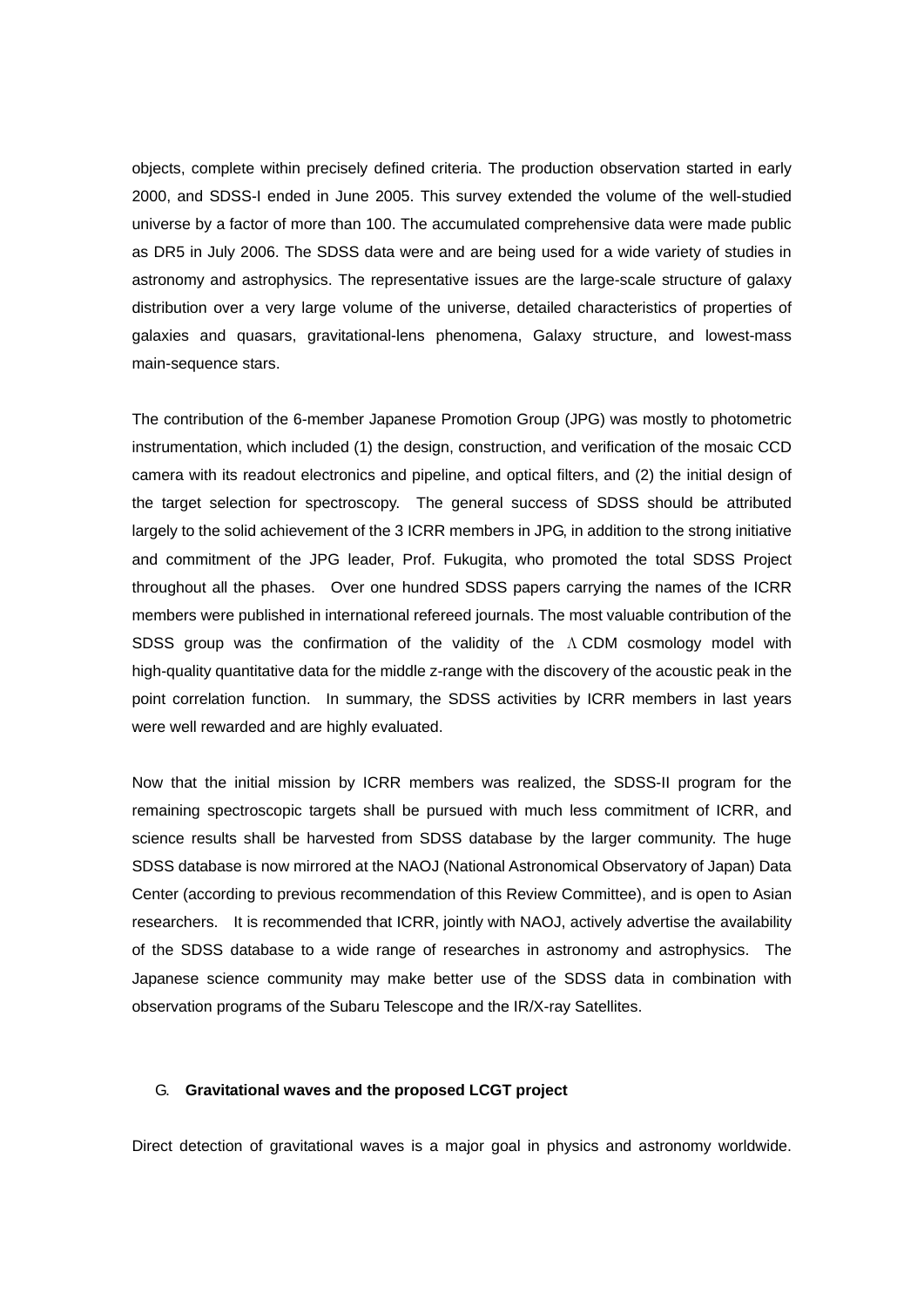Albert Einstein predicted gravitational waves in 1916. Strong evidence for their existence was provided in the binary pulsar timing experiment (PSR 1913+16) of Hulse and Taylor, and we expect direct detection will follow within the next decade. Large investments have been and are being made worldwide toward detection with large scale interferometers in Japan, Germany, Italy and the U.S. The TAMA interferometer was the first large scale interferometer to become operational for science and did several initial measurements. It has been surpassed by the LIGO interferometers and others which are much larger and more ambitious.

LIGO is in the midst of a major data run at design sensitivity for the initial interferometers and could possibly detect gravitational waves in the near term, but most expectations are that it will require a major upgrade, called Advanced LIGO, to make actual detections. That upgrade has been approved and proposed for funding by the NSF; it is included in the President's FY08 budget and likely will be approved for funding by Congress this year. If so, the time-scale to reach design sensitivity for an operational Advanced LIGO is about 2013 (or somewhat later).

It should be stressed that observations of gravitational waves is the beginning, not the end of this topic. Such observations will open two important subjects: testing general relativity, even in the strong field limit, and opening a new astronomical window, gravitational wave astronomy. Therefore, the strategy in Japan is probably best served if a sensitive instrument can be built and made operational on the time scale of entering into these new scientific fields.

The Large-scale Cryogenic Gravitational-wave Telescope, LCGT, is a proposed next generation interferometer that will have sensitivity comparable to the Advanced LIGO design (expected to be operational in seven years). The LCGT interferometer configuration is similar to that of the Advanced LIGO, having arms 3 km long, but with some features that could give improved performance: 1) the facility will be built about 200 m underground, significantly reducing seismic and perhaps environmental noise; 2) the test masses in the two arms will incorporate sapphire cryogenic mirrors operating at 20 degrees Kelvin.

The unique feature of the LCGT design is its use of a cryogenic system to suppress thermal noise. Sapphire was chosen for the substrate material because of its optical thermal conductivity and measured high Q values at low temperatures. A test interferometer, the Cryogenic Laser Interferometer Observatory (CLIO), has100 m arms and sapphire test masses.

The CLIO project has operated with all mirrors cooled down to 20 K degrees, but there were heat flow issues; These have been fixed and the heat flow has been reduced. CLIO is being tested to improve the performance of the interferometer. Due to the reduced seismic backgrounds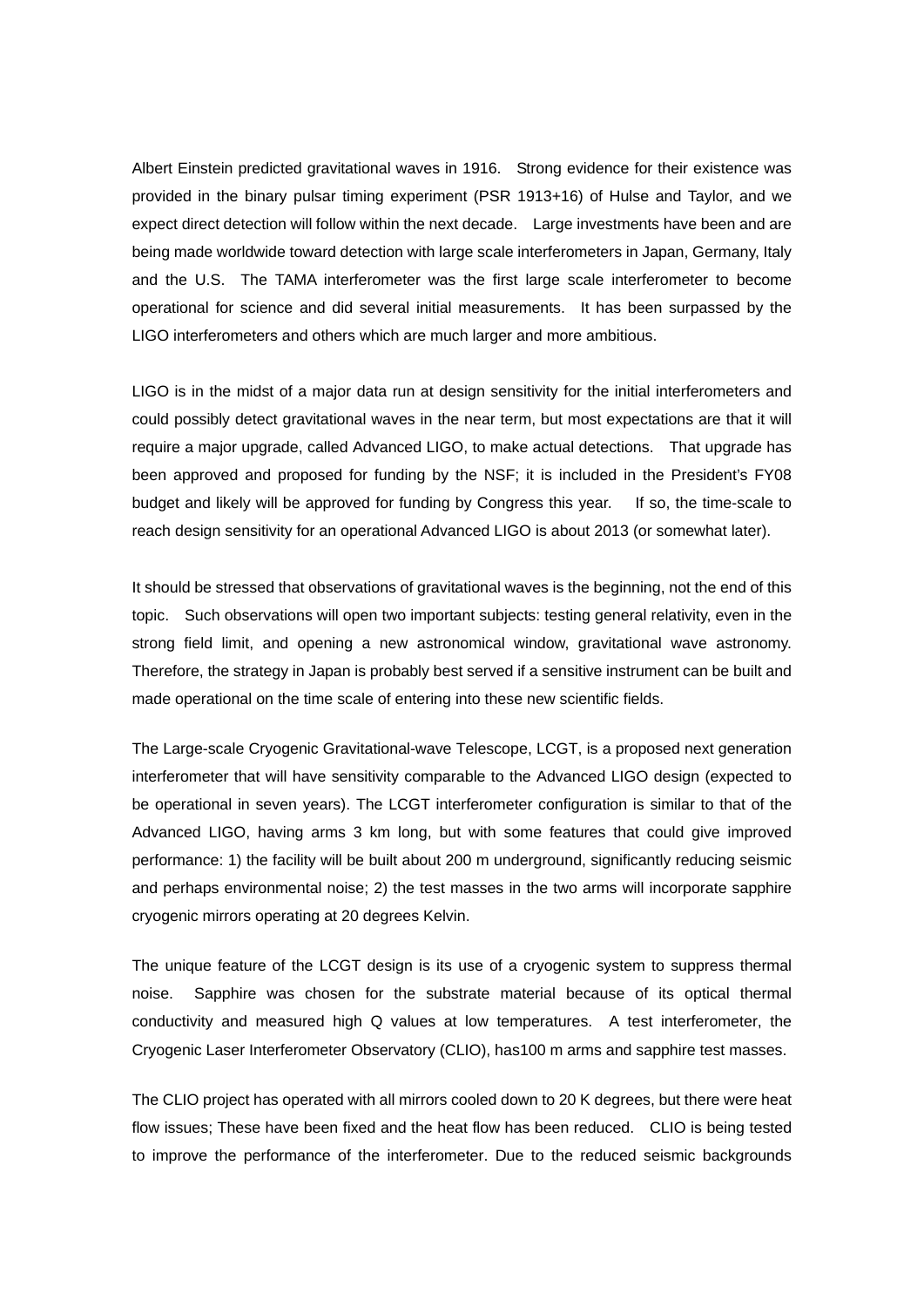underground, the 100 m CLIO interferometer promises to exceed LIGO and Virgo sensitivities at very low frequencies.

The LCGT was proposed to cost \$130 million, but funding proposals in both FY2006 and FY2007 were not approved. The reorganization of funding in Japan for large projects for fundamental research was an important contributing factor. The LCGT group remains committed and the members are actively pursuing their goals. LCGT has sought and received strong support from the international GW detector community, anticipating that LCGT will become an important part of a global network doing gravitational wave astronomy.

A new proposal is being submitted for FY2008, stressing international collaboration. The Japanese efforts in this area are unique (cryogenic). They also are important members of the larger international community and collaboration. The potential science in the field of gravitational waves is truly exciting and ground breaking, including both profound tests of general relativity and a new way to observe the universe.

Our committee could not perform a technical review of LCGT in the limited time available, but we can confirm that the goal of developing a cryogenic detector is unique and that this project could enable Japan to play a very important role in the evolution of an exciting new field of physics and astronomy.

#### **H. Theory**

The tiny theory group at ICRR is not only contributing to the experimental activities of the institute, but it also is contributing much to the understanding of particle physics and astrophysics, working with the researchers outside the institute. The theoretical framework which is popular at the present stage of physics (the so-called standard model or supersymmetric version of it with gravity) is not so powerful in predicting what to expect in certain experiments, due mostly to the appearance of too many parameters. This largely results from the lack of understanding of flavor physics. It is, therefore, hard to design a detector for finding something with some certainty. However, the group is making much effort to contribute towards this goal. The time may be coming that theorists should reconsider the validity of standard cosmology (due to the discovery of dark energy and dark matter) and/or the standard particle theory (due to LHC or ILC results which may be coming soon). Critical review of the existing theoretical scheme may be necessary at this stage. The committee strongly encourages the theoretical effort leading to suggestions for future experimental developments."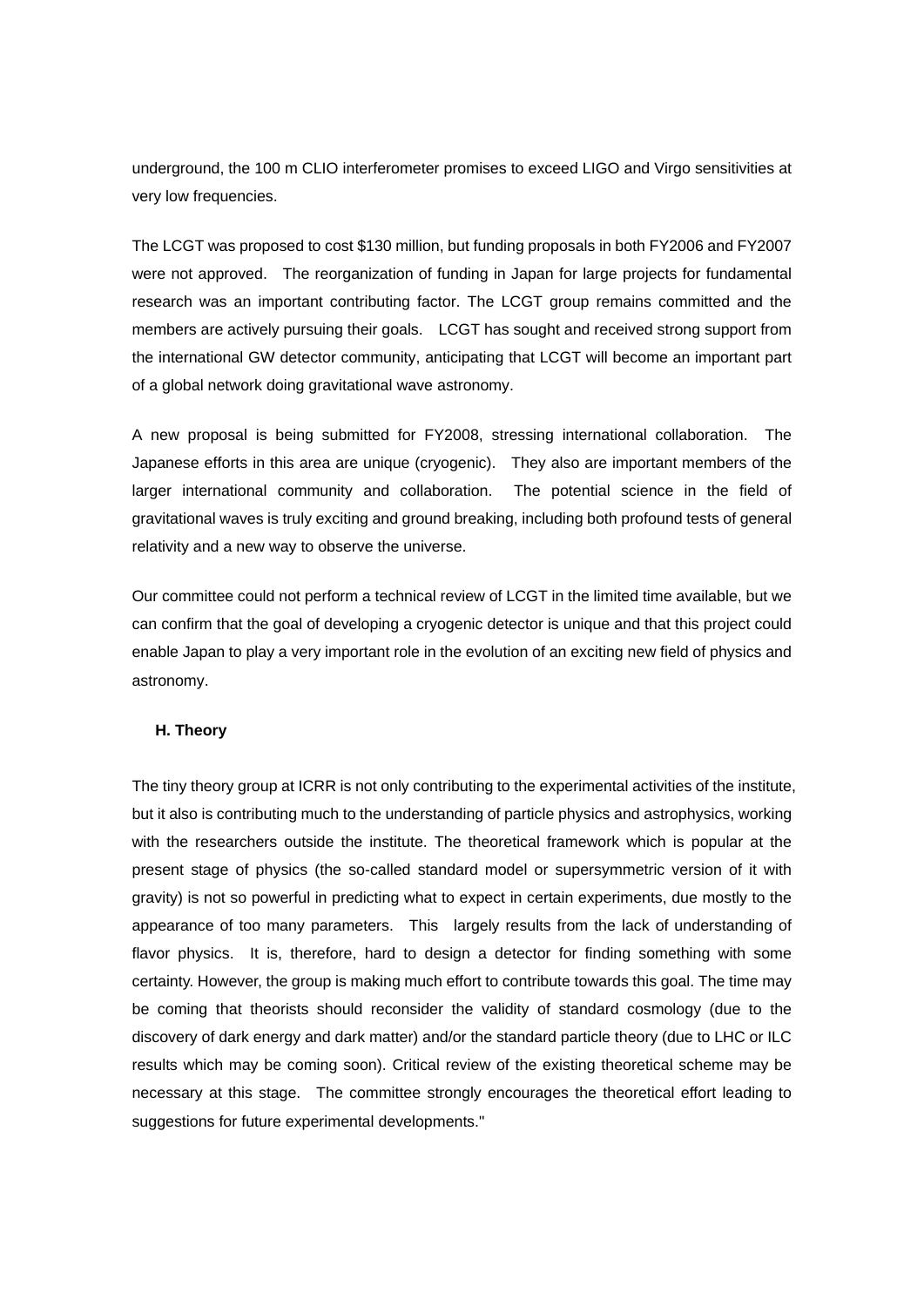# 3. **Comments on the organization of ICRR**

In the review, some of the organizational difficulties of ICRR as an inter-university institute have become evident.

Typical examples are the CANGAROO and AGASA-TA projects. In these cases Japanese teams pioneered new fields through very interesting discoveries and kept leading positions for a while, but when other foreign groups joined the research field, the Japanese teams were not able to compete with them. This could be attributed to weak funding. Even so, the internationalization of the projects could have been more robustly pushed forward.

The main financial difficulty (which did not exist before 2005) is that all the university-affiliated research laboratories must submit their budget proposals through the university management. Before 2005 they were able to submit their budget more or less directly to the ministry. The purpose of the change was to increase the autonomy of each university. However, the result is that institutes such as ICRR must compete with other institutes within the university. In addition, ICRR is open to all users, not just those within the university. ICRR interests could be in conflict with the interests of the university.

There is another governmental funding system called "Kakenhi" whereby individual researchers can submit a proposal. Some of the ICRR projects depend on this kind of funding. This system can support a unique and original project with short-term funding (say, \$1-10mil for 3-6 years) to build a facility. Unfortunately, after several years of construction there is no guarantee that the operation and management of the facility can be funded when the experiment or observation starts. Because cosmological and astrophysical research is inherently global international cooperation is an important element of the ICRR programs. In the case of international programs, the expenditures for the operation of facilities (telescopes) and for traveling abroad need to be much more than the case of domestic programs. A more important fact is that any international cooperative research will typically last longer than the 3 to 6 year period of "Kakenhi".

Before 2005 ICRR had long been successful as an inter-university research organization with many research programs, in spite of having only a small number of staffs. Human resources for research activities in every program were supported by outside universities, and research funds for inter-university activities came directly from Monbusho at the request of the institute. However, in the new system ICRR has to ask the University of Tokyo to support inter-university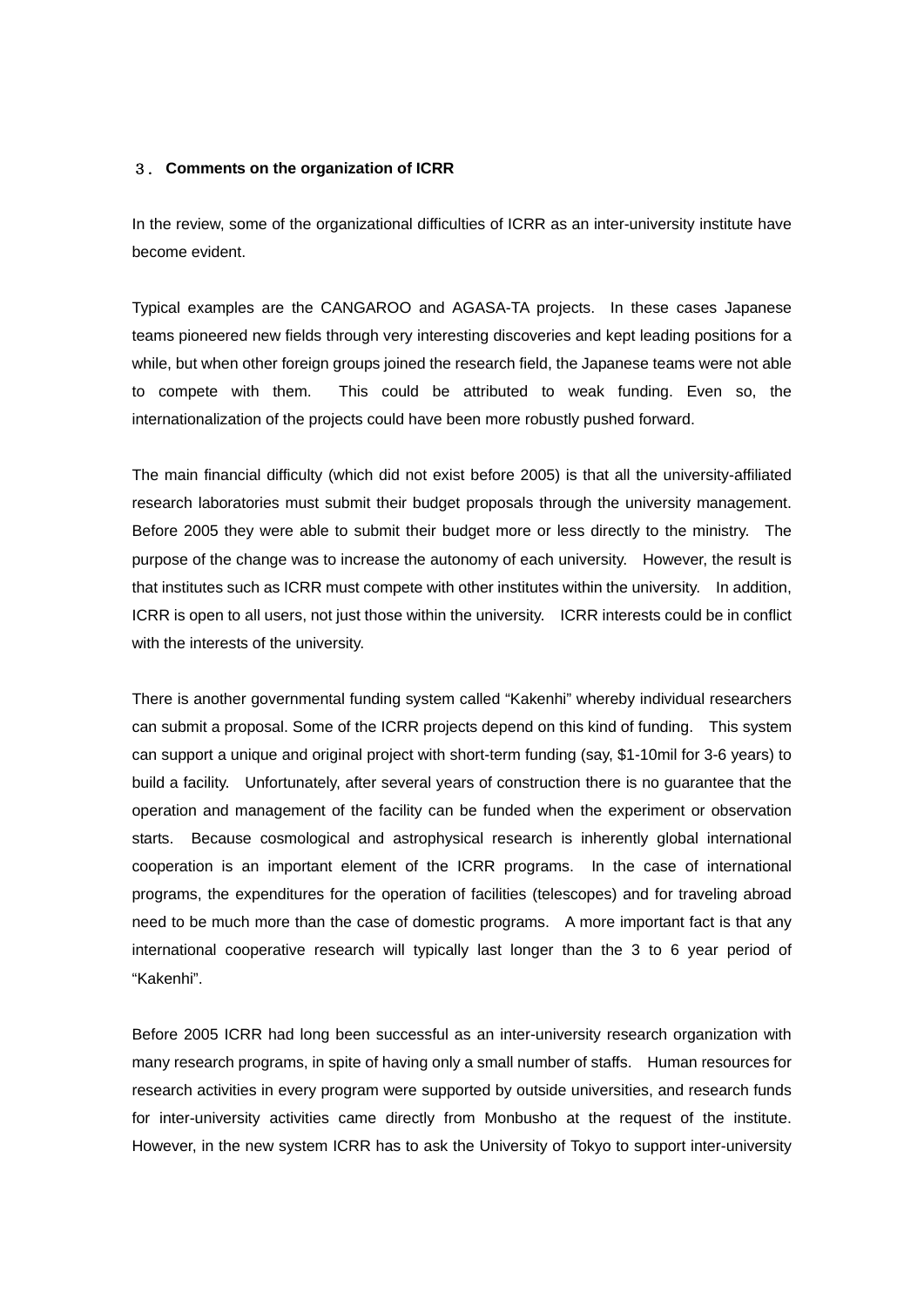#### expenditures.

KEK was founded as the first inter-university research organization, which is not affiliated with any university. KEK built KEK-PS, TRISTAN, and KEKB. Recently, INS, which used to belong to the University of Tokyo, moved to KEK to build J-PARC. National Astronomical Observatory of Japan (NAOJ) also separated from the University of Tokyo to build Subaru. Similarly, ICRR could move out of the university to build the MEGATON-class water Cherenkov Detector. Certainly, there is a merit to remaining with a university and the decision must be made with caution.

We know that Monkasho recently established a committee to discuss funding for research institutes, especially the ones affiliated with universities. ICRR management should follow the committee's activity closely.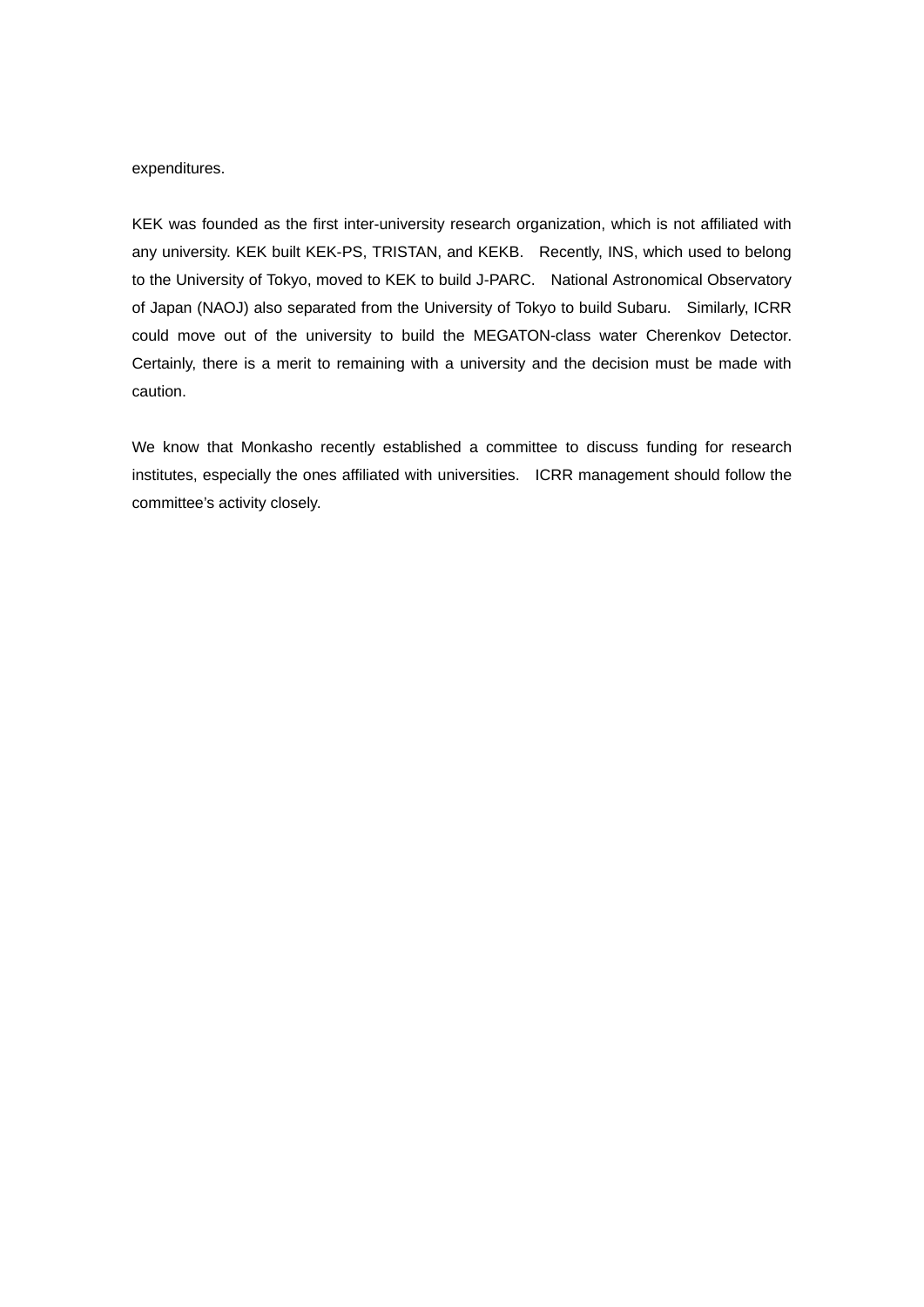# Appendix

# **A. Affiliation of Members of the 2006 ICRR External Review Committee**

| Name              | Affiliation                                                             |
|-------------------|-------------------------------------------------------------------------|
| Barry C. Barish   | California Institute of Technology                                      |
| James W. Cronin   | Depts. of Physics and Astronomy & Astrophysics<br>University of Chicago |
| Werner Hofmann    | Max-Planck-Institut für Kernphysik                                      |
| Keiichi Kodaira   | The Graduate University for Advanced Studies                            |
| Kozi Nakai        | <b>Tokyo University of Science</b>                                      |
| Hirotaka Sugawara | Hayama Center for Advanced Studies,                                     |
|                   | The Graduate University for Advanced Studies                            |
| Atsuto Suzuki     | High Energy Accelerator Research Organization (KEK)                     |
| Yasuo Tanaka      | Max-Planck-Institut für Extraterrestrische Physik                       |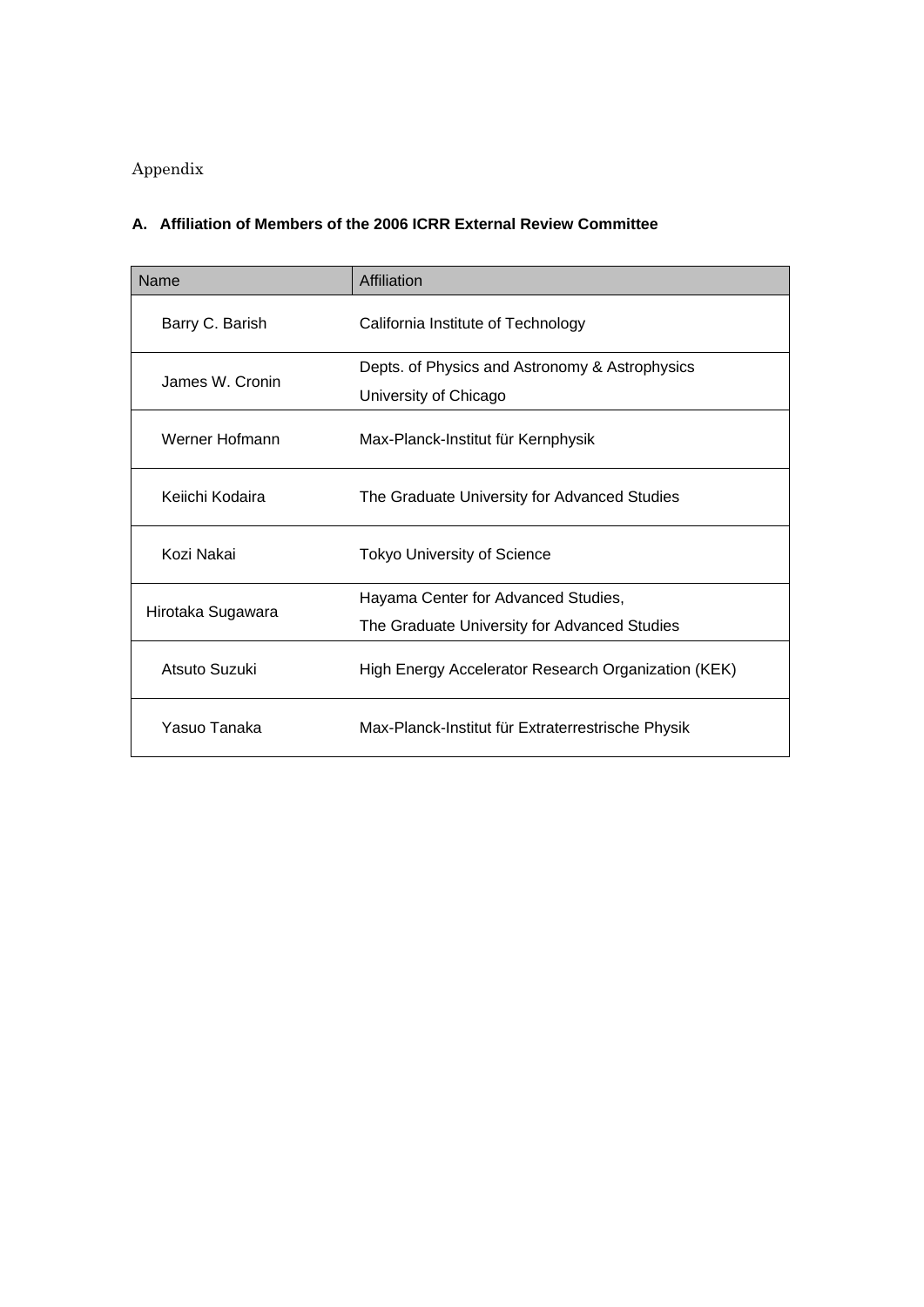# **B. Program for the ICRR External Review meeting**

# Oct. 19<sup>th</sup>, 2006

| 9:00-9:30   | Overview<br>$\cdots \cdots$ Y. Suzuki        |
|-------------|----------------------------------------------|
| 9:30-10:00  | Closed session                               |
| 10:00-10:40 | $\cdots$ M.Nakahata<br>Super-Kamiokande      |
| 10:40-10:50 | (Questions & Answers)                        |
| 10:50-11:20 | K2K & T2K<br>M.Shiozawa                      |
| 11:20-11:30 | (Questions & Answers)                        |
| 11:30-12:00 | Closed session                               |
| 12:00-13:00 | Working lunch (at the Cafeteria)             |
| 13:00-13:20 | <b>XMASS</b><br>S.Moriyama                   |
| 13:20-13:30 | (Questions & Answers)                        |
| 13:30-14:15 | CANGAROO ·<br>M.Mori                         |
| 14:15-14:30 | (Questions & Answers)                        |
| 14:30-15:00 | Closed session (coffee)                      |
| 15:00-15:45 | Tibet<br>M.Takita                            |
| 15:45-16:00 | (Questions & Answers)                        |
| 16:00-16:45 | TA (including AGASA)<br>$\cdots$ M.Fukushima |
| 16:45-17:00 | (Questions & Answers)                        |
| 17:00-18:00 | Closed session                               |
| 19:00-      | Dinner (at Crest Hotel Kashiwa)              |

# $Oct 20<sup>th</sup>$ , 2006

| $9:00 - 9:20$ | Ashra · · · · · · · · · · · · · · · · M. Sasaki                 |
|---------------|-----------------------------------------------------------------|
| 9:20-9:30     | (Questions & Answers)                                           |
| $9:30-10:05$  | SDSS $\cdots \cdots \cdots \cdots$<br>M.Fukugita                |
|               | (presented by N. Yasuda)                                        |
| 10:05-10:15   | (Questions & Answers)                                           |
| 10:15-10:45   | Closed session (coffee)                                         |
| 10:45-11:20   | Theory $\cdots$ $\cdots$ $\cdots$ $\cdots$ $\cdots$ M. Kawasaki |
| 11:20-11:30   | (Questions & Answers)                                           |
| 11:30-12:15   | Gravitational Wave ····· : : · · K.Kuroda                       |
| 12:15-12:30   | (Questions & Answers)                                           |